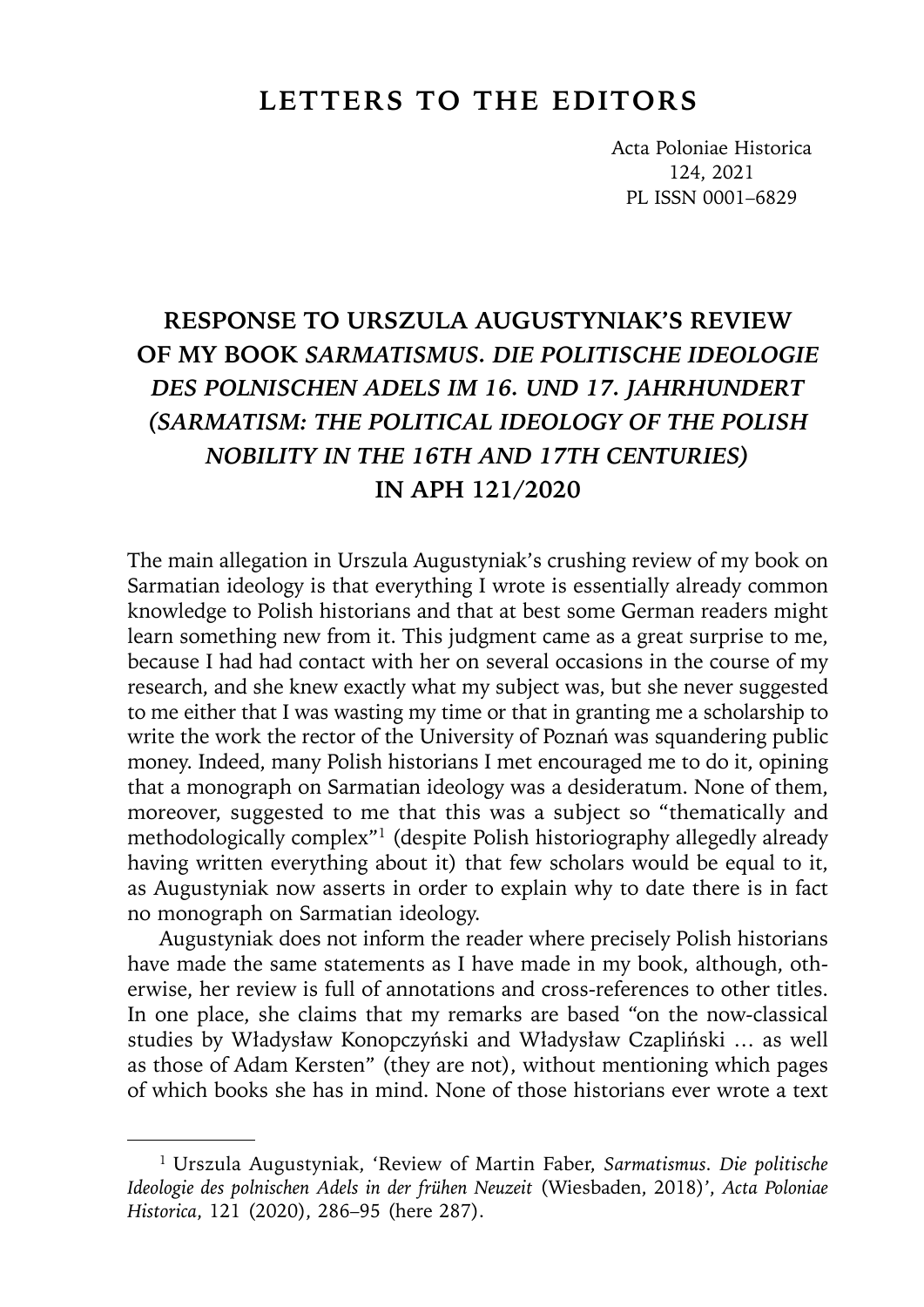about Sarmatism. Augustyniak herself admits that during a 1994 debate among Polish humanists on the subjects of Sarmatism and the Baroque,<sup>2</sup> "the attempt at (re)arranging the notions and ideas constituent of Sarmatism … was to no avail".<sup>3</sup> If Polish historians could not even agree on the very definition of Sarmatism then, how can it be that Konopczyński, Czapliński, Kersten, and others already knew everything about it long before them, and why, if that was the case, did Augustyniak, who was herself present at that debate, not intervene and tell her colleagues about it? And of course, if all I wrote is already common knowledge in Polish historiography, or if I really am guilty of "reluctance … to unambiguous formulation of [my] own opinions",<sup>4</sup> then why does Augustyniak constantly criticize my statements? They may be banal, or they may be wrong, but surely they cannot be both at the same time.

Then she even introduces a German author, Hans-Jürgen Bömelburg, who has allegedly "presented the issue of Sarmatism in a broader East-Central European historical and historiographical context". This he apparently did in his book *Frühneuzeitliche Nationen im östlichen Europa*. Augustyniak has obviously never even glanced at this book, for if she had, she would have realized that the subject of Sarmatism is addressed in it only in a ten-page digression at the very end.5 Moreover, in this digression, Bömelburg proposes the thesis that Sarmatism only existed from the second half of the eighteenth(!) century. I can hardly imagine that Augustyniak would share this view! Besides, she states that my only references to Bömelburg's texts are in my footnotes, and never in the core text. In fact, however, I do make such references in the core text – three times: on pages 14, 266, and 399. This not only attests to the superficiality of Augustyniak's reading (which is also obvious on other occasions, which I shall pass over here for lack of space and in order to spare her), but it is also strikingly suspicious that exactly the same, evidently false, accusation was made by Jūratė Kiaupienė in her review of my book.6

And then, how are her reproaches of too little dispute with the opinions of other authors ("Other works on Sarmatism are treated in much the same manner – referred to, or even extensively cited, in notes.") to be reconciled with sentences like this: "This is typical of the monograph indeed: rather than formulating his own substantive opinions, Faber makes critically[!]

<sup>2 &#</sup>x27;Sarmatyzm a barok – porządkowanie pojęć. Dyskusja. Podała do druku Małgorzata Elżanowska', *Ogród. Kwartalnik*, vii, 4 (1994), 48–107.

 $3$  Augustyniak, 'Review', 286 f.

<sup>4</sup> Augustyniak, 'Review', 295.

<sup>5</sup> Hans-Jürgen Bömelburg, *Frühneuzeitliche Nationen im östlichen Europa. Das polnische Geschichtsdenken und die Reichweite einer humanistischen Nationalgeschichte (1500–1700)* (Wiesbaden, 2006), 409–18.

<sup>6</sup> In *Lithuanian Historical Studies*, 23 (2019), 172–7.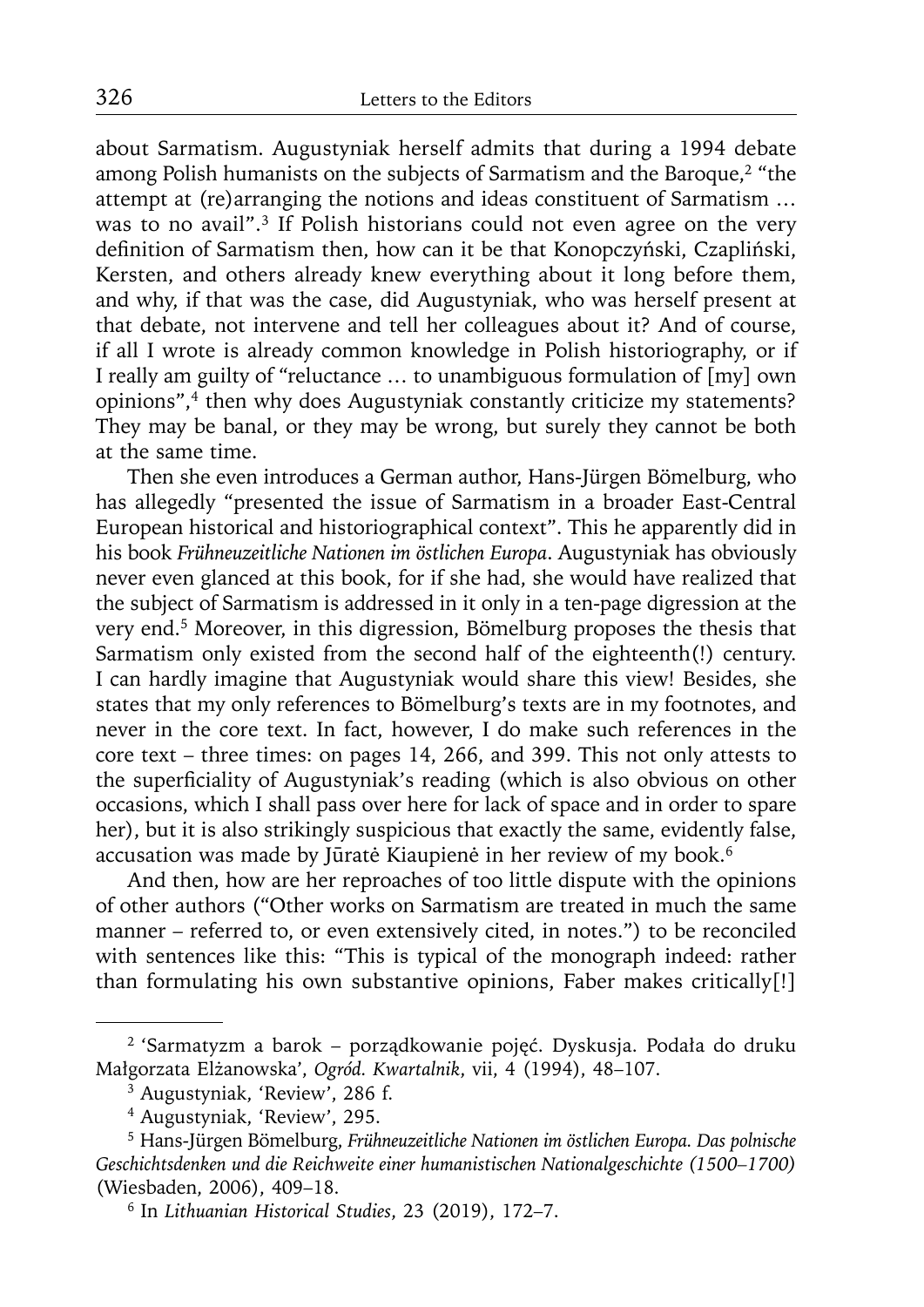references to the literature".7 Did I argue too much or too little with other historians? Does my book abound in critical references to the existing literature or does it only "form a review of facts-based findings of Polish historians"?<sup>8</sup> It seems that Augustyniak is simply looking for arguments to criticize my work, regardless of their logical compatibility. Many of her summaries of the content of my chapters are also thoroughly inadequate.

Another important thrust of Augustyniak's criticism has likewise already been raised by Kiaupienė, namely that I portrayed Sarmatian ideology as a phenomenon that was consistent throughout the Commonwealth, and did not consider regional differences, above all between Poland and Lithuania. However, neither Augustyniak nor Kiaupienė addressed the fact that I mentioned, and even quoted, $9$  statements by Lithuanian historians who, like me, hold the view that Sarmatian ideology was common to the Polish and Lithuanian nobility.10 In that case, do not these Lithuanian historians deserve even more criticism than me, and why is it not levelled at them? And with regard

<sup>10</sup> As the informants of her statement that "the hierarchy of ideological values of the two nations of the Commonwealth was different" (p. 291), Augustyniak names, among others, Artūras Vasiliauskas, 'Antika ir Sarmatizmas', in Vytautas Ališauskas, Liudas Jovaiša, Mindaugas Paknys, Rimvidas Petrauskas, and Eligijus Raila (eds), *Lietuvos didžiosios kunigaikštijos kultura. Tyrinejimai ir vaizdai* (Vilnius, 2001), 13–31. It seems that Augustyniak does not even know that there is a Polish translation of this book, in which Vasiliauskas wrote the following: "Ostatecznie sarmatyzm okazał się ideologią uzasadniającą zachowywanie status quo i politycznego konserwatyzmu. Wiara w doskonałość porządku politycznego i absolutyzacja 'złotej wolności' umacniały poczucie wyjątkowości i ksenofobiczną mentalność szlachty. Szlachta Wielkiego Księstwa Litewskiego, która na równych ze szlachtą polską prawach uczestniczyła w życiu politycznym Rzeczypospolitej, wraz z nią walczyła o przywileje. Unię Lubelską uważała za świętą i nierozerwalną, a zarazem pielęgnowała państwowość Wielkiego Księstwa Litewskiego – nie formu ł owa ł a jednak lokalnej ideologii, alternatywnej wobec sarmatyzmu" (Artūras Vasiliauskas, 'Antyk i sarmatyzm', in Vytautas Ališauskas, Liudas Jovaiša, Mindaugas Paknys, Rimvidas Petrauskas, and Eligijus Raila [eds], *Kultura Wielkiego Ksiestwa Litewskiego. Analizy i obrazy* [Kraków, 2006], 1–21 [here 17]; emphasis mine). This means that even if Augustyniak is aware of the Lithuanian text of Vasiliauskas, she has obviously never read it. Moreover, Jan Jurkiewicz, whom Augustyniak now also cites as reinforcement for her opinion that the values systems in Poland and Lithuania differed, once told me personally that in his view, there was no difference between the Sarmatian ideology in Poland and that in Lithuania.

<sup>7</sup> Augustyniak, 'Review', 288, 293.

<sup>8</sup> Augustyniak, 'Review', 295. By the way: The same contradiction occurs in Wojciech Kriegseisen's review of my book in *Kwartalnik Historyczny*, 127 (2020), 4 (English-language edition), 159–63 (here: 161).

<sup>9</sup> Faber, *Sarmatismus*, 107, fn. 173.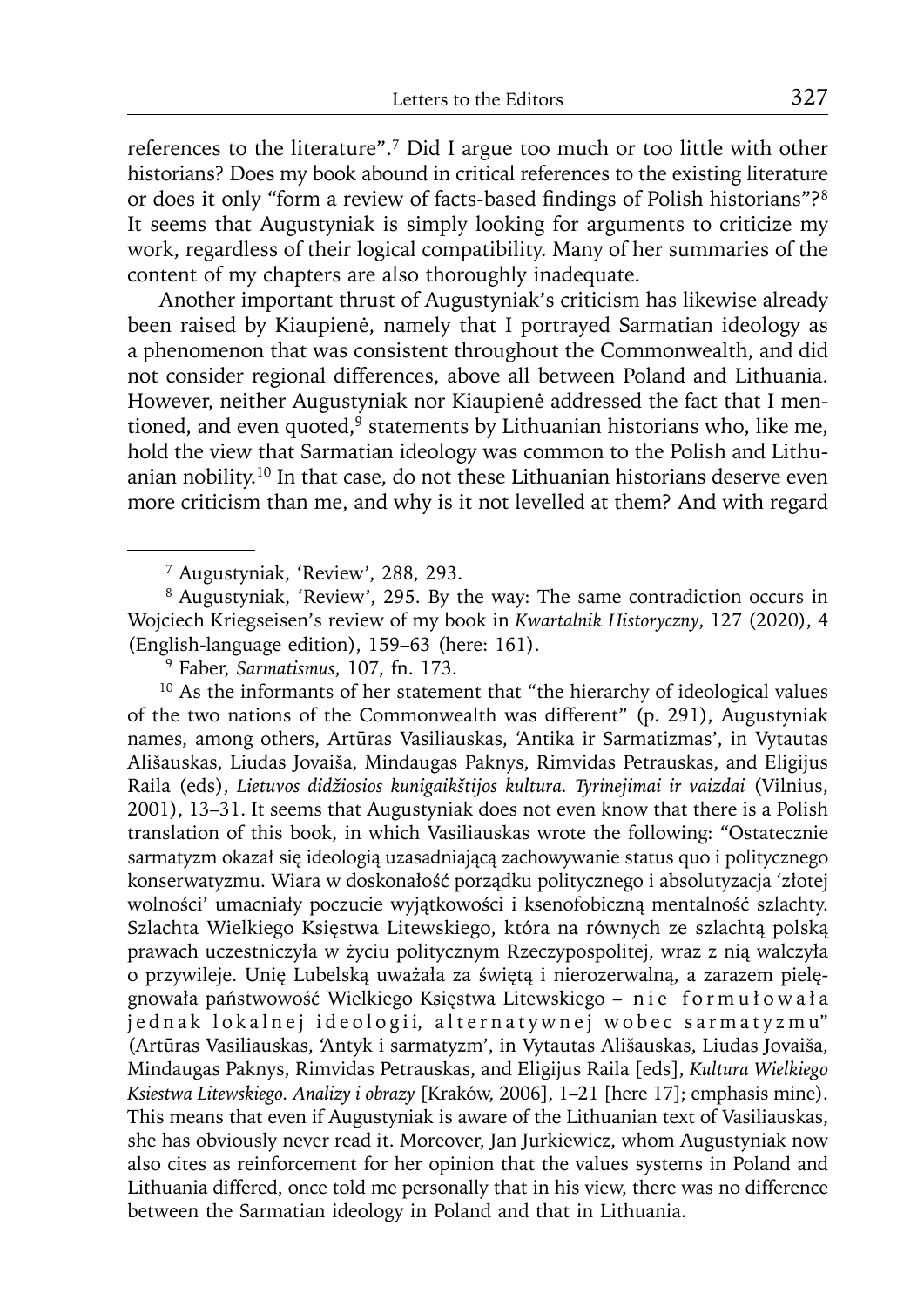to Augustyniak, it was more than astonishing to read this allegation from a person who only recently published the following sentence: "The common axiological system of the multiconfessional, multiethnic, and multicultural noble estate of the Commonwealth was built around the integrating Sarmatian political and social ideology".11 Indeed, during my work on this project, it has frequently been my experience that historians have suddenly criticized me for holding views which they themselves had previously expressed in publications of their own, or which they had not criticized when they were uttered by other historians. One wonders why that is so. Of course, every scientist has the right to change their mind, but if they do so, they must be expected to do it openly and honestly, to give their reasons, and to deal first with their own previous errors and correct them before censuring others.

Incidentally, in the sentence quoted above, Augustyniak used the term "Sarmatian ideology" unreservedly (as she has done so on many occasions), while in the review of my book she now manifests a tendency to write the word "Sarmatian" in brackets and quotation marks, as follows: "the nobility's political ('Sarmatian') ideology" – though not consistently, and without giving a reason for doing so. On two occasions, she seems to draw a distinction between a "liberation ideology" or "ideology of freedom", and a "Sarmatian ideology",<sup>12</sup> but with no explanation.

Despite her claim that Sarmatism was not consistent even within the Commonwealth, Augustyniak avers "that doubts have long been expressed with respect to the uniqueness of Sarmatism as a Polish nobility-specific aesthetic and cultural phenomenon". She claims that the Hungarian art historian Endre Angyal "not only indicated a community of aesthetic tastes and customs but also [of] the ideology of the East Central European nobility, with regards to mores and morals as well as 'purely' ideological aspects". Once again, Augustyniak is referring to a book that she has obviously never read (or if she has, so much the worse). Angyal's text, in fact, leaves the reader in no doubt that he regards Sarmatism as a specifically and purely Polish phenomenon, only certain cultural aspects of which influenced other Slav nations.13 And there is no mention at all in his book of any noble ideology, be it Polish or broader East Central European. Furthermore, in the places indicated by Augustyniak, Janusz Tazbir by no means claims that Sarmatism existed outside Poland.14

<sup>11</sup> Urszula Augustyniak, *History of the Polish-Lithuanian Commonwealth. State – Society – Culture* (Frankfurt am Main, 2015), 342. "The far-reaching integration of the noble estate led to a unification of Sarmatian mentality, ideology, and lifestyle" (*ibid.*, 341).

<sup>12</sup> Augustyniak, 'Review', 291, 292.

<sup>13</sup> Cf. e.g. Andreas Angyal, *Die slawische Barockwelt* (Leipzig, 1961), 26, 202, 210.

<sup>14</sup> Janusz Tazbir, 'Synkretyzm a kultura sarmacka', *Teksty*, 4 (1974), 43–57, deals with the influence of foreign (especially oriental) cultures on Polish Sarmatism (and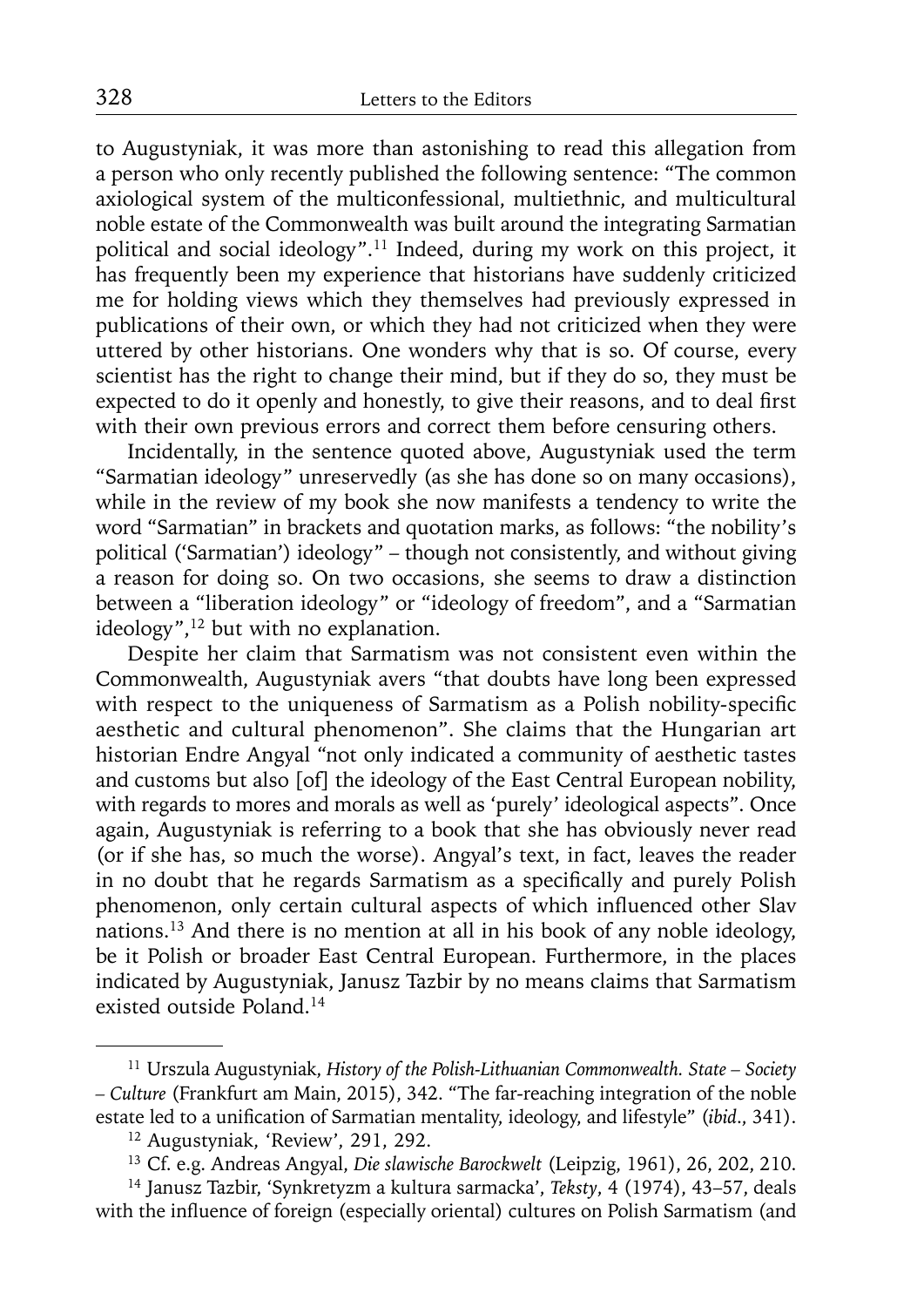Augustyniak then rebukes me for using the term 'Poland-Lithuania' for the Commonwealth – at least adding that there are other West European historians, such as Robert Frost, who do the same.<sup>15</sup> Obviously, she did not understand that at the very point to which she was referring,16 I was justifying, with reference specifically to her, the use of the term "Poland", which I also used in most instances in the book (there are other places where Augustyniak has apparently not understood what I wrote). And she has clearly not noticed that besides Frost, there is also, for example, Bömelburg, whom she so praises, who long ago acquired the habit of consistently using "Polen-Litauen". Indeed, she seems even to have forgotten that her own book, *Historia Polski 1572–1795*, in its partial English translation, bears the title *History of the Polish-Lithuanian Commonwealth*.

At least Augustyniak concedes to me the merit of having found and showcased source texts which express the Sarmatian ideology. Nonetheless, she regards these sources as insufficient, expressing her opinion that in addition to printed texts, I should have included more texts from manuscripts and from dietine records. On the other hand, she laments the 526 pages of "dense text" that the book already numbers (Bömelburg's book is 560 pages long).<sup>17</sup> I shall not dwell on the fact that I once uncomplainingly reviewed a book of hers with 1006 pages, all of which I had scrupulously read from beginning to end. But I remember very well my lecture on this project at the Institute of History at the University of Warsaw on 23 March 2006, when, in the presence of Augustyniak, I asked the audience if they were aware of any important source texts on Sarmatian ideology. Augustyniak remained silent. Nevertheless, I in fact noted in my book that analysis of dietine records might have provided more insight into the microhistory of Sarmatism.18 Yet I am confident that my own insight into those records is already sufficiently profound that even a more extensive investigation of those records will not substantially alter the general picture of Sarmatian ideology as presented by me. If Augustyniak thinks it will, it is up to her to prove it.

And that brings me to my last point. The vast contradictions within her review lead me to suspect that there are other intentions behind it than simply a factual dispute on the subject of Sarmatism, in which I would be happy

not vice versa) and on p. 56 has a subheading "Sarmatyzm zawsze polski", while in *id*., *Kultura szlachecka w Polsce. Rozkwit – upadek – relikty* (Warszawa, 1983), 12, Sarmatism is not mentioned at all. This text deals only with noble culture, and even of this it states: "sądzimy więc, iż da się wyróżnić polską kulturę szlachecką jako osobną formację".

<sup>15</sup> Augustyniak, 'Review', 290.

<sup>16</sup> Faber, *Sarmatismus*, 11, fn. 15.

<sup>17</sup> Augustyniak, 'Review', 288, 289, 291.

<sup>18</sup> Faber, *Sarmatismus*, 171.